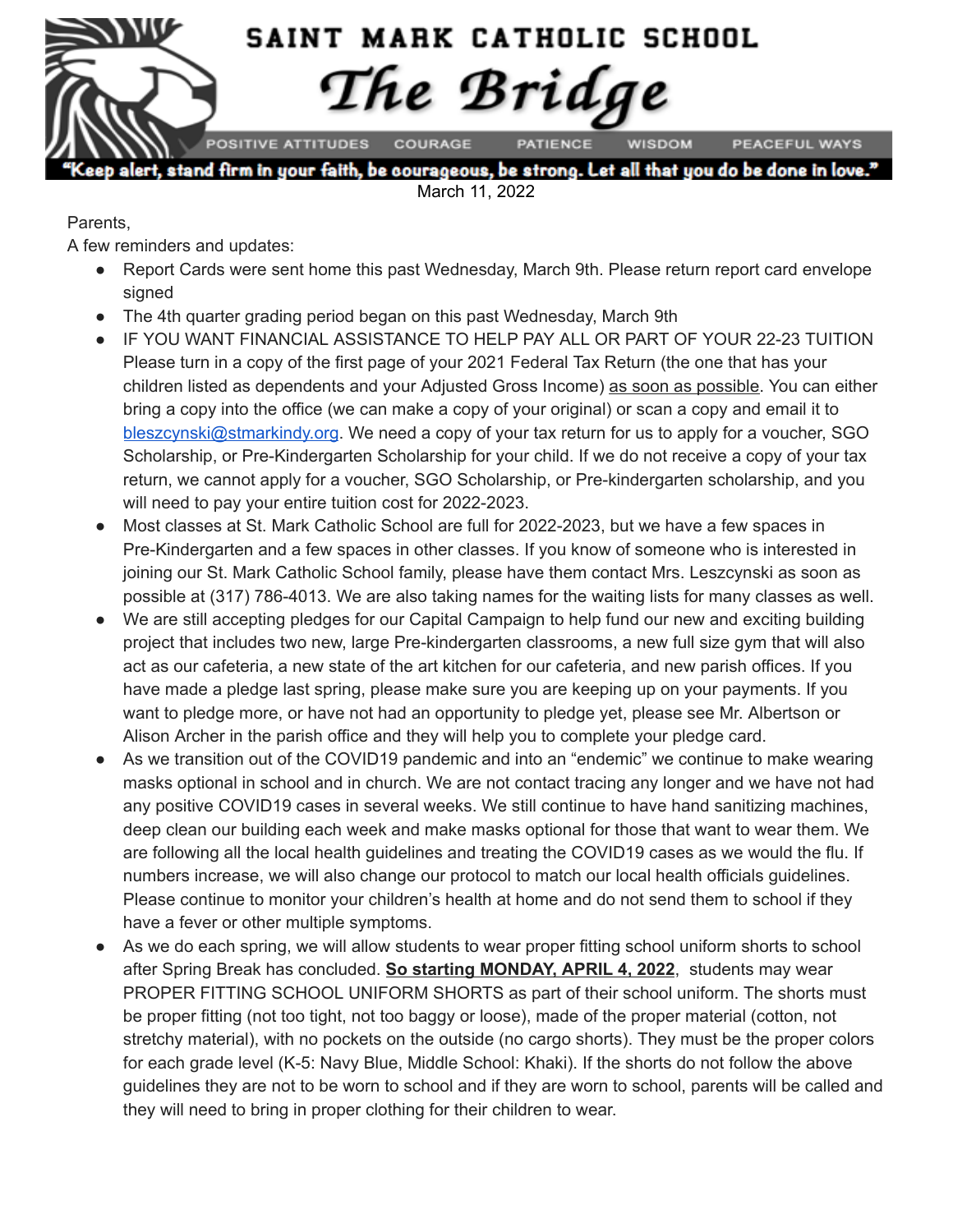- Please make sure if you use Before Care or After Care your amount owed is paid each day or each week if you use them all week. We are not suited to carry amounts over each week and we asked that in order to keep costs down, that you pay your Before Care and After Care bill as you use it each day or each Friday.
- We will be having a special Burmese Mass on Sunday, March 20th at 2:00pm at St. Mark as Archbishop Thompson will join us, along with the Myanmar communities of St. Barnabas, St. Pius, and our own St. Mark Myanmar community to celebrate Mass. All of the Mass parts, except the Homily by Archbishop Thompson, will be spoken and sung in the Burmese language. We hope that many of our school families can come and experience this special Mass, even if Burmese is not your native language!
- Remember to keep good, positive, communication with your children's classroom teachers. With only NINE weeks remaining in the school year, it is very important that you keep informed of your child's academic, behavioral, and spiritual growth. Please always feel free to set up a meeting or phone call with your children's teacher to discuss your child's progress. If you need an interpreter, just contact Mrs. Leszcynski and she will help you arrange for one.

Lot's going on! We look forward to continuing our Lenten season and ask that you help us raise funds for our two Lenten fundraisers: Pennies for Patients (for Cancer research), and Mary's Blessings (to aid the people of Myanmar). Thank you in advance for your help! Have a great weekend and enjoy the warmer weather!

Thanks and God Bless<br>Plusty alberts in

Rusty Albertson Principal St. Mark Catholic School

## CALENDAR

| Tuesday  | <b>Mar 15</b> |      | <b>IF</b> you ordered spirit wear, it will be delivered today |
|----------|---------------|------|---------------------------------------------------------------|
| Thursday | Mar 24        | 1:00 | Spring Break begins!                                          |
| Monday   | Apr 4         |      | <b>School Resumes after Spring Break</b>                      |
| Friday   | <b>Apr 15</b> | 1:00 | 1:00 Dismissal - NO AFTER CARE                                |
| Monday   | Apr 18        |      | No School - Easter Monday                                     |
| Friday   | May 6         | 1:00 | 1:00 Dismissal - NO AFTER CARE                                |
| Thursday | May 19        |      | Last Day of School                                            |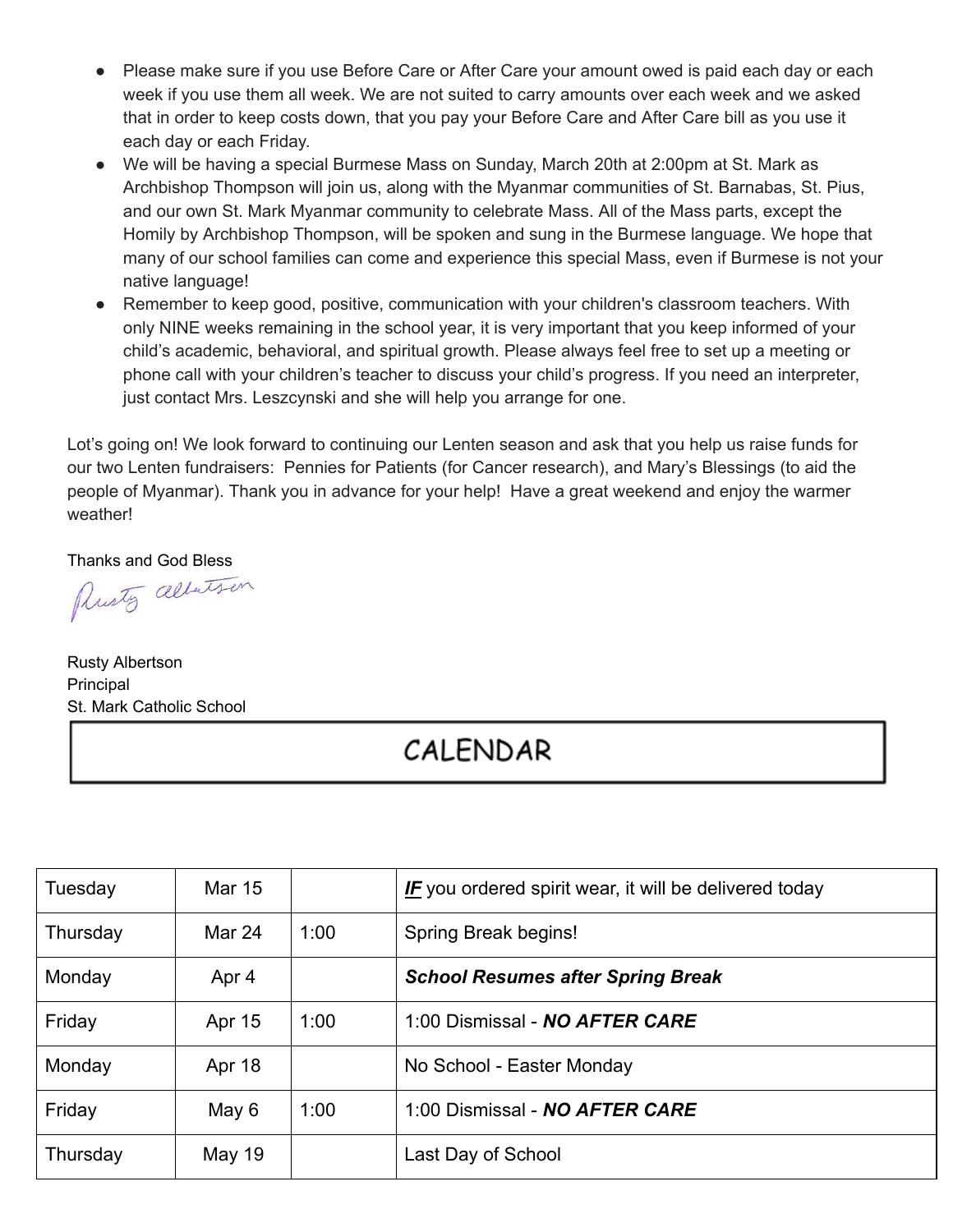# LUNCH MENU

### **March 14, thru March 18, 2022**

*On Ash Wednesday and Fridays during Lent, we will be serving fish nuggets instead of chicken and we will not offer chicken patties.*

| <b>Monday</b>   | Daily Choice or Sandwich Sampler (a variety to choose from) and French Fries |
|-----------------|------------------------------------------------------------------------------|
| <b>Tuesday</b>  | Daily Choice or Chicken Terriyaki, Asian Noodles w/ Mixed Vegetables         |
| Wednesday       | Daily Choice or Salisbury Steak, Mashed Potatoes and Peas                    |
| <b>Thursday</b> | Daily Choice or Pasta with Meat Sauce, Stuffed Breadstick and Caesar Salad   |
| <b>Friday</b>   | Daily Choice or Cheese Pizza and Broccoli (NO CHICKEN)                       |

## **GENERAL ANNOUNCEMENTS**



### **Monday, May 23rd - Thursday, May 26th (8:00am - 11:30am)**

This camp is a high energy, hands-on camp for all our current PreK - 3rd grade students that will help your child(ren) continue to grow in their academics and faith. Registration forms have been sent home. Please return by Thursday, March 24th.



## CYO SPORTS

For CYO athletic questions, please contact one of the following on the St. Mark Athletic Commission Board:

- SMAC President ~ Michelle Goss at the following email: [gossteach@yahoo.com](mailto:gossteach@yahoo.com)
- SMAC Athletic Director  $\sim$  Frank Litz at the following email: [SMAC@stmarkindy.org](mailto:SMAC@stmarkindy.org)

| <b>Event</b>                    | Day of Week   | <b>Opponent</b> | <b>Time, Location</b> |  |  |  |
|---------------------------------|---------------|-----------------|-----------------------|--|--|--|
| March $11 - \text{March } 18$   |               |                 |                       |  |  |  |
| 4 <sup>th</sup> Boys Volleyball | Saturday 3/12 | St. Jude        | 10:45am, St. Jude     |  |  |  |
| 56B(B) Girls Volleyball         | Saturday 3/12 | Christ the King | 1:30pm, Nativity      |  |  |  |
|                                 |               |                 |                       |  |  |  |
| 3rd Boys Basketball             | Saturday 3/12 | TBD             | TDB, Holy Name        |  |  |  |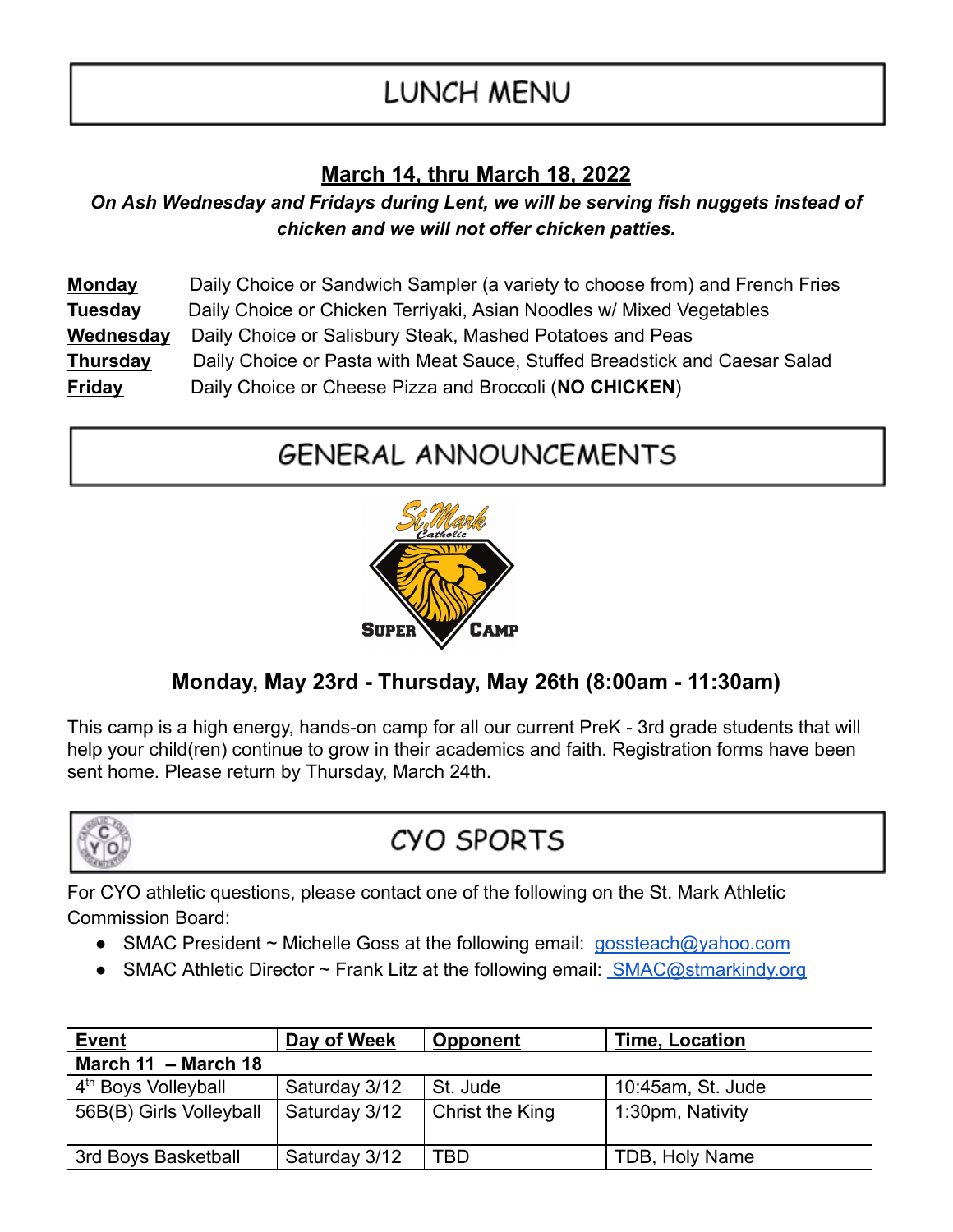## CONTINUING FUNDRAISERS



#### **Kroger Community Rewards**

Do you shop at Kroger? Sign up your Kroger's Plus Shopper's Card in the Kroger Community Rewards Program and choose "St. Mark CatholicSchool". Our organization number is: XM409. The web site is: [https://www.kroger.com/topic/sc hool-programs](https://www.kroger.com/topic/sc)



#### **Coca-Cola Rewards Program**

Caps and boxes that have a "My Official Coke Rewards Code" on them Can be redeemed for money and the money goes back to St. Mark School! Just turn your coke reward products into Mrs. Leszcynski in the school office



### **Box Tops for Education**

- **Buy Box Top Products**
- Scan your Receipt (use the app to snap a photo of your receipt within 14 days of purchase



**\_\_\_\_\_\_\_\_\_\_\_\_\_\_\_\_\_\_\_\_\_\_\_\_\_\_\_\_\_\_\_\_\_\_\_\_\_\_\_\_\_\_\_\_\_\_\_\_\_\_\_\_\_\_\_\_\_\_\_\_\_\_\_\_\_\_\_**

### **It's Not Too Late--Get Your Roncalli Application Completed Today!**

The Roncalli Class of 2026 continues to grow, and it is not too late to get your Application for Admission completed! Visit <https://apps.roncalli.org/application> to get started. Contact Allie Ross at aross@roncalli.org with any questions. Let's go, Royals!